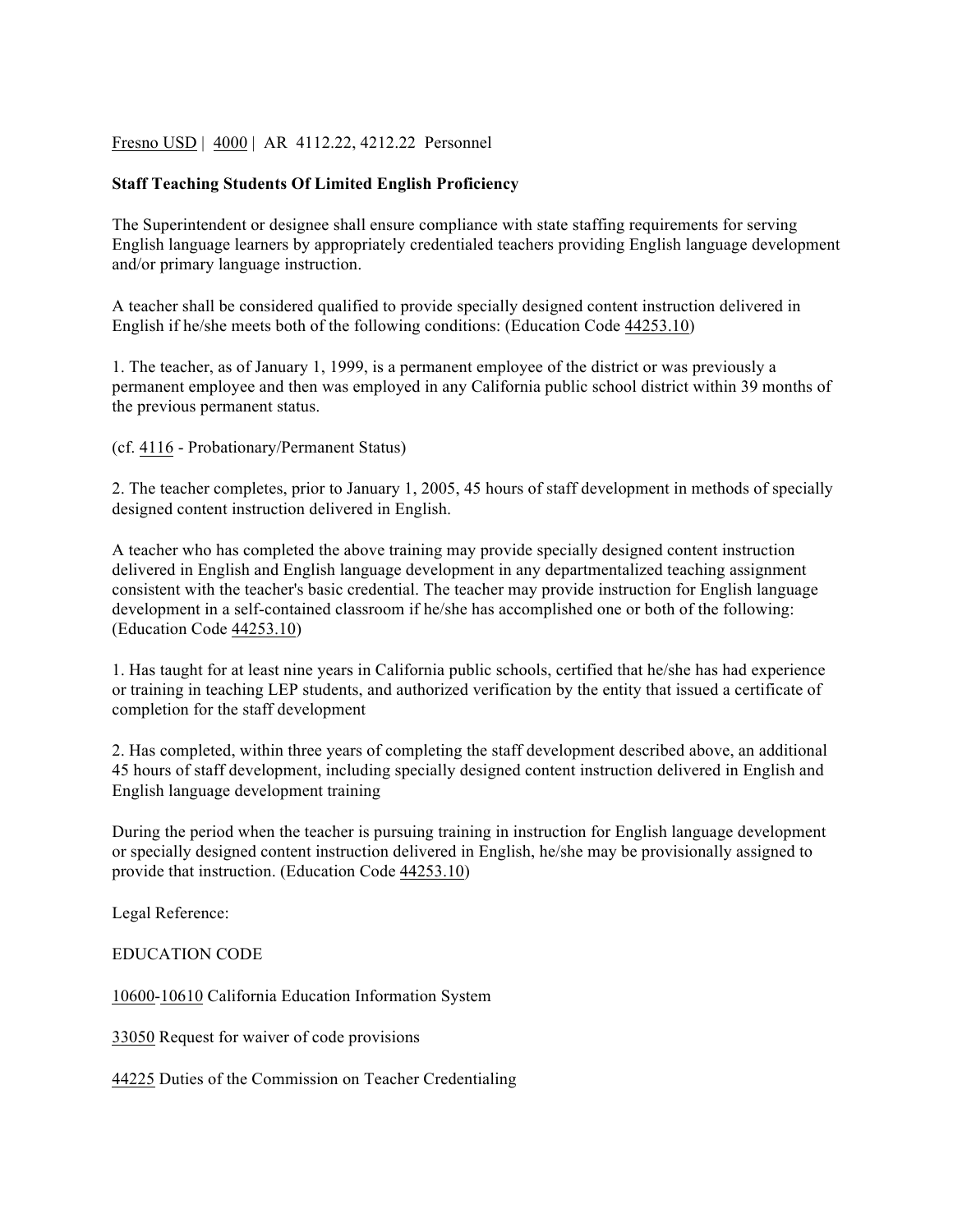44253.1-44253.10 Certification for bilingual-crosscultural competence

44259.5 Standards for teachers of all students, including English language learners

44380-44386 Alternative certification

44760-44763 Teacher supply and demand reporting

52160-52178 Bilingual-Bicultural Act of 1976

52180-52186 Bilingual teacher training assistance program

62000-62005.5 Evaluation and sunsetting of programs

CODE OF REGULATIONS, TITLE 5

80680-80690.1 Staff development programs for teachers of English learners

UNITED STATES CODE, TITLE 20

1701-1704 Equal Educational Opportunities

COURT DECISIONS

Teresa P. et al v. Berkeley Unified School District et al, (1989) 724 F.Supp. 698

Management Resources:

CDE PROGRAM ADVISORIES

0300.97 Programs for English Learners

0210.89 Changes Regarding Limited-English Proficient Program

0520.88 State Program for Students of Limited English Proficiency, CCP: 87/8-14

CDE PUBLICATIONS

Remedying the Shortage of Teachers for LEP Students, 1991

Option 1 Alternatives: Technical Standards and Recommended Practices for Development of Outcome-Based Assessment of District Services to LEP Students, 1991

Local Designation of Qualified Teachers, LEP Staffing Option 3, 1989

A Resource Guide, Plan to Remedy the Shortage of Qualified Teachers (Option 4), 1991

Regulation FRESNO UNIFIED SCHOOL DISTRICT